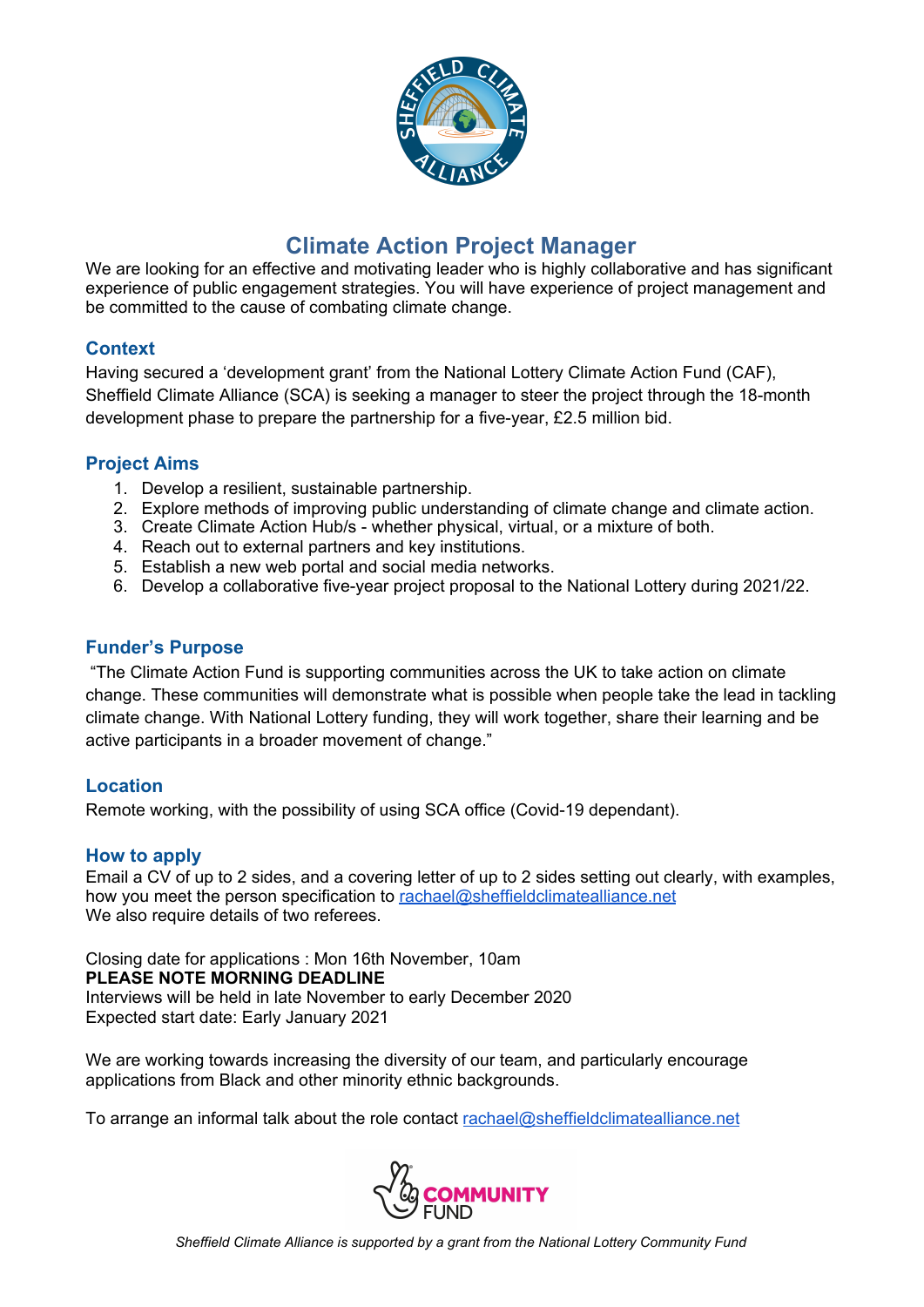

# **Job Description**

**Job title:** Climate Action Manager

**Rate:** £150 per day, 80 days across 15 months (January 2021 to March 2022), on a freelance basis.

**Responsible to:** Sheffield Climate Alliance Trustees.

**Responsible for:** 2 Development Co-ordinators, 1 Communications & Admin Worker.

**Internal liaisons:** SCA Trustees, Climate Action partner organisations.

**External liaisons:** External ally organisations, key decision-making institutions, and funder(s).

## **Job purpose**

**To manage the Sheffield Climate Action Fund development project**, which aims to explore approaches to "a community-led movement for delivery of practical climate actions and carbon footprint reductions".

- **To manage and support the partnership's staff team**, made up of 2 Development Co-ordinators and 1 Communications & Administration Worker, and liaise with SCA trustees and partners where required.
- **To monitor progress** towards the 18-month development project's aims and objectives, and ensure requests and requirements from the funder are met in a timely manner.
- **To take a 'big picture' strategic view** of the project, including ensuring the staff team responds proactively to threats and tensions, and makes the most of opportunities.
- **To be part of a team and wider partnership which creates and delivers a collective 7-year vision for effective climate action** in the Sheffield City Region, including bringing together a larger, multi-million pound bid to the National Lottery in 2022.

For a one-page summary of the project, please see the end of this document.

## **Main Tasks**

- To provide overall project management to the Climate Action Fund project and its staff team.
- To manage the Development Co-ordinators and the Communications & Admin Worker.

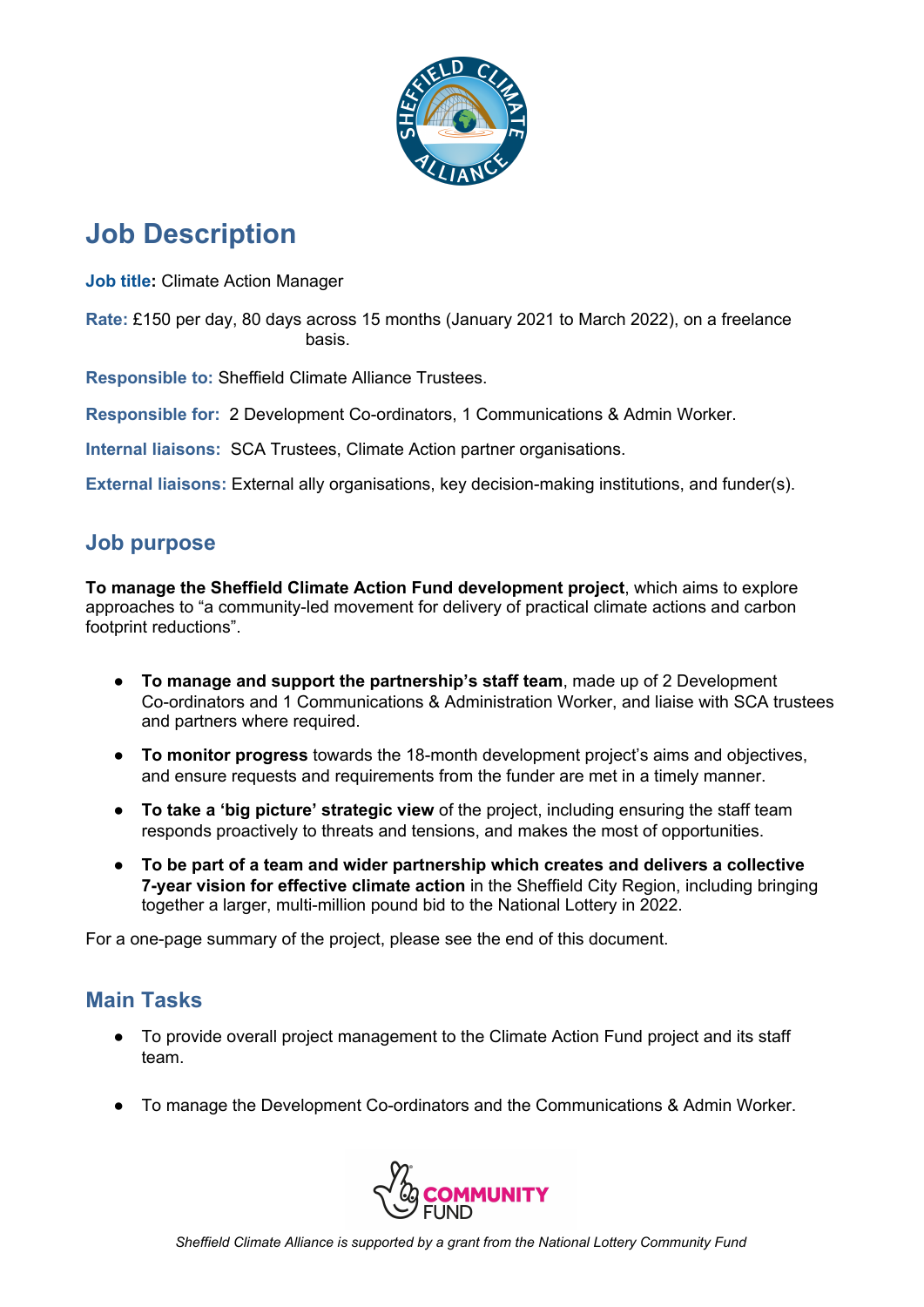

- To monitor progress towards the aim of learning what type of climate action local communities are most engaged with and feel are most important.
- To look at examples of good practice and liaise with the Development Co-ordinators to seek creative ways of engaging with the community in a Covid-19 environment.
- To ensure partner organisations are kept involved and informed.
- To network with community groups in Sheffield and South Yorkshire to grow the partnership.
- To provide regular reports to funder(s), partners and SCA trustees as required.

## **Managing resources – money, people, assets**

You will manage and support:

- 2 Development Co-ordinators, who will focus on:
	- Partnership work and movement building, facilitation and training, and networking.
	- Public and community engagement and Climate Action Hub management.
- 1 Communications & Admin Worker, who will focus on delivering online, virtual and social media provision, maintaining everyday communications inside and outside the partnership, and convening meetings and events.

## **Accountabilities**

- You will be legally accountable to Sheffield Climate Alliance and its trustees, with an additional accountability to the partner organisations within the Climate Action Fund Partnership.
- You will work within and promote the policies and procedures laid down by SCA, including its policies on Equal Opportunities and Diversity, Safeguarding and Grievance.
- You will support and promote the aims and values of SCA to partners, external organisations and the wider public.
- You will take on any other reasonable tasks as required by the SCA trustees and partners.

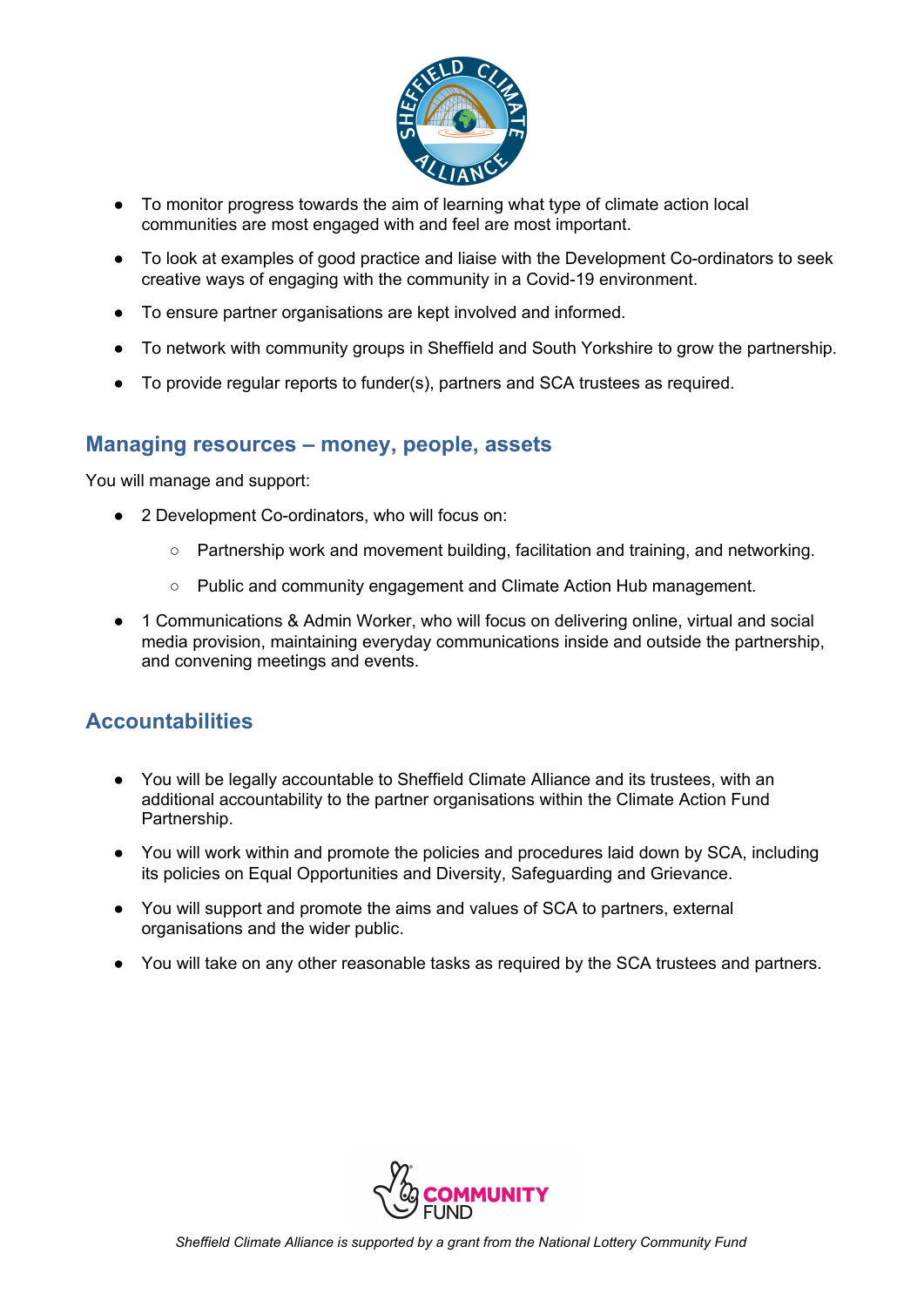

# **Person Specification**

| <b>Criteria</b>                      | <b>Essential</b>                                                                                                                                                                                                        | <b>Desirable</b>                                                                                                                                                                                   |
|--------------------------------------|-------------------------------------------------------------------------------------------------------------------------------------------------------------------------------------------------------------------------|----------------------------------------------------------------------------------------------------------------------------------------------------------------------------------------------------|
| Knowledge &<br><b>Qualifications</b> | Knowledge of public engagement<br>strategies with measurable<br>outcomes.<br>Knowledge of how the voluntary<br>and community sector works.<br>Knowledge of how social media<br>and the web can be used to<br>influence. | Knowledge of the issues around climate<br>change.<br>Knowledge of how carbon reductions<br>can be achieved.<br>Knowledge of how the voluntary and<br>community sector works in South<br>Yorkshire. |
| <b>Skills &amp; Experience</b>       | Experience of project<br>management.                                                                                                                                                                                    | Experience of reporting to a board of<br>trustees.                                                                                                                                                 |
|                                      | <b>Experience of community</b><br>development.                                                                                                                                                                          | Experience of managing large<br>grant-funded projects.                                                                                                                                             |
|                                      | Experience of public engagement<br>strategies.                                                                                                                                                                          |                                                                                                                                                                                                    |
|                                      | Experience of working with<br>multiple stakeholders or partner<br>organisations.                                                                                                                                        |                                                                                                                                                                                                    |
|                                      | Experience of line managing staff<br>and volunteers.                                                                                                                                                                    |                                                                                                                                                                                                    |
|                                      | Experience of report writing.                                                                                                                                                                                           |                                                                                                                                                                                                    |
|                                      | Confident using commonly-used<br>software, including word<br>processors, spreadsheets and<br>cloud-based file sharing.                                                                                                  |                                                                                                                                                                                                    |
|                                      | Ability to manage time, workload<br>and priorities effectively and<br>independently, and delegate as<br>required.                                                                                                       |                                                                                                                                                                                                    |